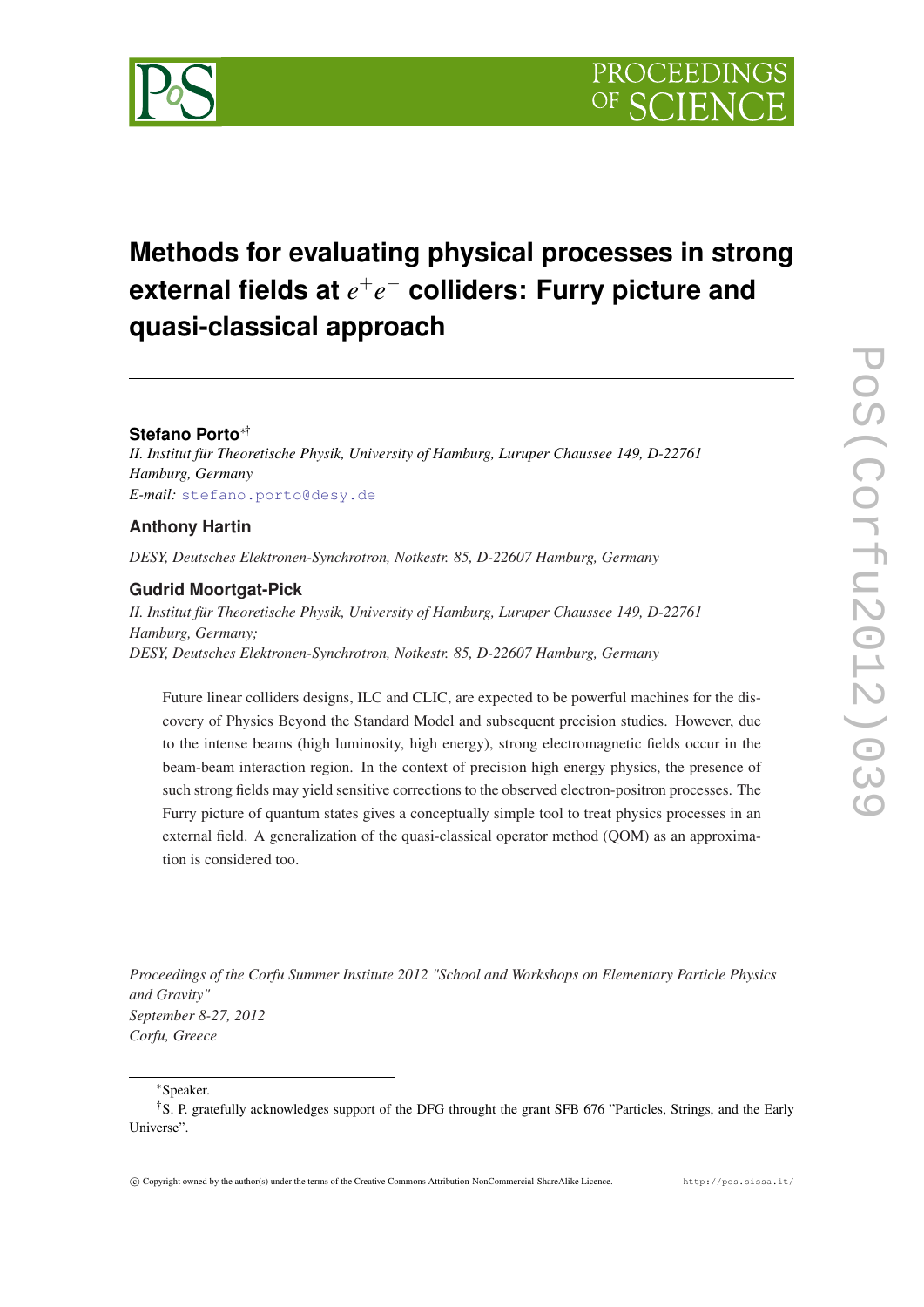#### − *colliders* Stefano Porto

#### 1. Introduction

After the first successful data runs of the LHC a completely new energy region at the Terascale energy frontier has been touched and already one new boson, a Higgs boson, has been discovered. Thanks to the excellent luminosity and detector performance at the LHC, already a rather precise and consistent mass measurement of the new particle has been achieved,

$$
m_{\text{Higgs}} \sim 126 \text{ GeV} [1, 2].
$$
 (1.1)

Such a mass for a Higgs boson is perfectly in agreement with mass predictions from high precision analyses in the electroweak sector. However, in order to clearly manifest whether the discovered particle is the Standard Model (SM) Higgs boson or whether the candidate points to an extended model as, for instance, Supersymmetry, a precise measurement of all couplings, the total width and branching ratios is necessary. Therefore corresponding measurements at an *e*<sup>+</sup>*e*<sup>−</sup> collider are highly desirable.

Designs for a planned future  $e^+e^-$  linear collider (LC) are set up to reach high  $\sqrt{s}$  up to 1-1.5 TeV for the ILC and about 3 TeV for CLIC, with a very high luminosity in the range of  $10^{-34}$ - $10^{-35}$  $\text{cm}^{-2}\text{s}^{-1}$  [[3](#page-11-0), [4\]](#page-11-0).

The key arguments for a linear lepton collider are, for instance, the clean environment and the availability of polarized beams in the initial state, as well as rather low background rates compared with corresponding rates at a hadron collider. These facts permit in principle a full reconstruction of the observed processes and enable unprecedented high precision measurements. Therefore the LC is expected to perform high sensitivity for precision physics in the Higgs boson, top quark and electroweak gauge bosons sectors and in both direct, as well as indirect searches for new physics Beyond the Standard Model (BSM). Thus, the planned linear collider physics potential can strikingly contribute and even extend the high energy physics range of the LHC.

In order to reach the high luminosity required by the comprehensive physics program, the LC applies strongly squeezed and intense bunches of electrons and positrons at the Interaction Point (IP). At the ILC, for instance, about a factor 1000 more intense beams, i.e. more  $e^-/e^+$  per pulse, will be achieved than at the SLC. In order to optimize the outcome of such high precision physics at a LC, one needs to know, however, in detail all processes occurring at the IP.

Each charged bunch generates an intense collective electromagnetic field, that is felt by the interacting particles from the oncoming beam. Due to its intensity, this bunch field can be considered as one external electromagnetic field as a whole rather than to be composed by single photons interacting with the colliding leptons.

We study the impact of such external fields on the actual physics processes in electroweak and BSM physics. To achieve this goal, a full comprehension of QED effects in an external field (non linear QED) is required.

Processes in external electromagnetic fields have caused interest since the beginning of quantum electrodynamics, with the paradox of electron quantum tunneling in an arbitrary high potential barrier, observed by Klein in 1929 [\[5\]](#page-12-0). Sauter (1931) [[6](#page-12-0)] showed that this effect depends exponentially on the intensity of the field in the barrier. Schwinger (1951) [\[7](#page-12-0)] interpreted this paradox via the concept of a critical field: the Schwinger critical field  $(E_{cr} = m_e^2/e \simeq 1.3 \cdot 10^{18}$  V/m,  $B_{cr} = m_e^2/e \simeq 4.41 \cdot 10^9$  T, using natural units) corresponds to the intensity of an electromagnetic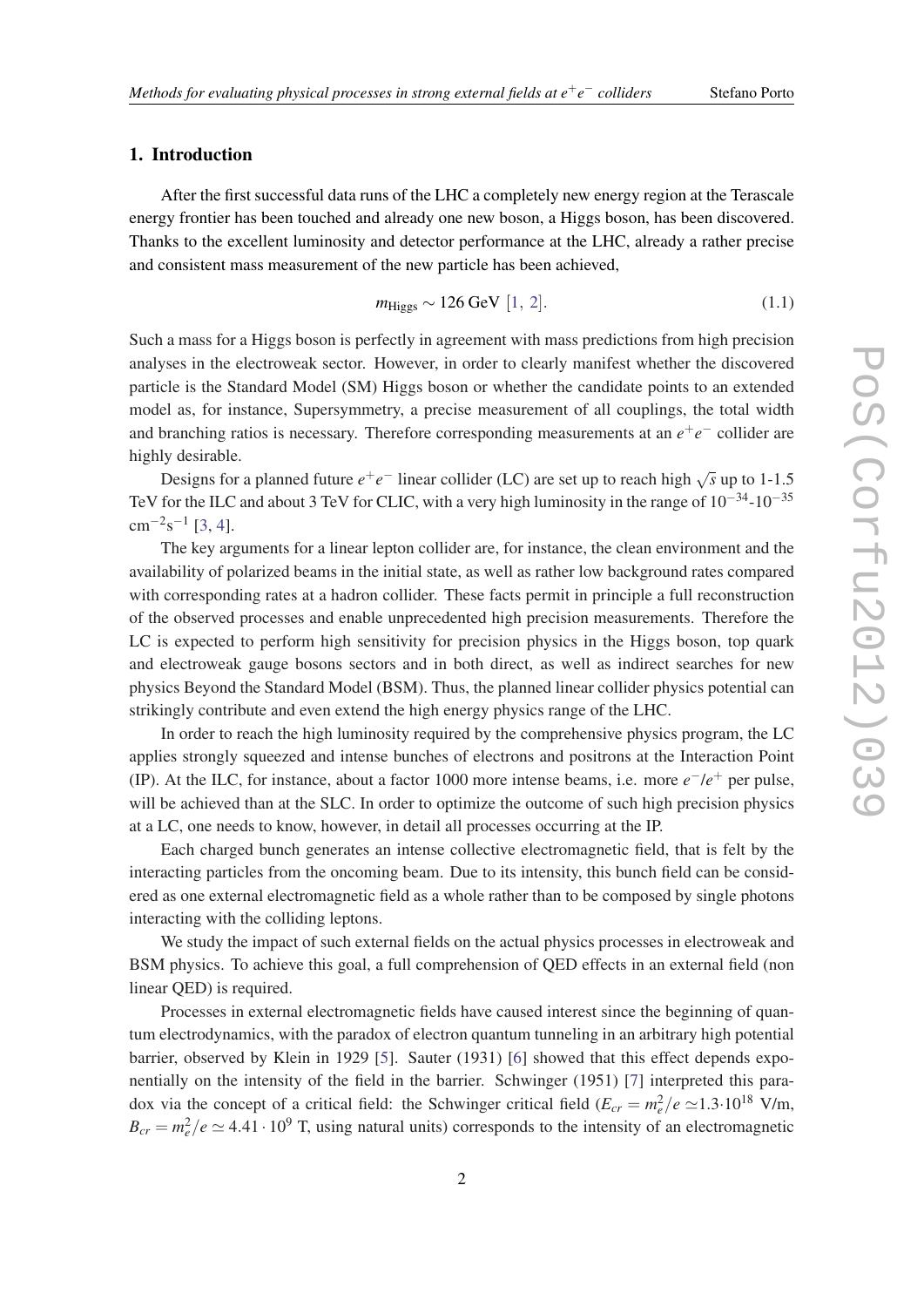− *colliders* Stefano Porto

<span id="page-2-0"></span>field at which the vacuum spontaneously creates electron-positron pairs. The vacuum that is due to the external field full of *virtual* particles becomes unstable and transforms into a more stable charged vacuum via producing *real* particles [[8](#page-12-0)].

The critical field can be reached in nature on the surface of pulsars and magnetars [\[9\]](#page-12-0) and close to superheavy nuclei [[10\]](#page-12-0). Such conditions are very difficult to reproduce in a laboratory. In recent years, new experiments have been developed and designed where the Schwinger critical field condition could be achieved in the boosted rest frame of a test electron. In the context of low energy physics, this is for example the case for newly designed intense lasers like XFEL at DESY [[11\]](#page-12-0). Regarding high energy physics (HEP), the first experiment to study the strong field regime of nonlinear QED was the E-144 experiment at SLAC [[12\]](#page-12-0), in which 46.6 GeV electrons were shot through an intense laser. A second example of sources for non linear QED effects in HEP experiments are, as explained above, the interaction points (IPs) at future linear collider designs, ILC [[3](#page-11-0)] and CLIC [\[4\]](#page-11-0). The Schwinger condition may be fulfilled, indeed, in the rest frame of the ultrarelativistic particles that scatter at the IP.

Quantum processes in intense electromagnetic fields have been studied in different research areas like intense plasma and laser physics [\[13](#page-12-0)] (for a detailed review see also [[14\]](#page-12-0)), using the so called Furry picture (FP) [\[15](#page-12-0)]. According to the FP, the external field is treated as a classical object that modifies the equations of motions. However, an analogous appropriate study is still lacking for the case of linear colliders, and this is the aim of our studies.

In these proceedings, we will address the question whether electroweak physics processes may be affected by the presence of the very intense external electromagnetic fields at the IPs at colliders and whether these effects can be easily incorporated in the calculations.

In section 2 we will introduce the parameters that need to be considered in general in the presence of an external electromagnetic field, describing also the generated fields at the interaction points of a future linear collider; in section [3](#page-5-0) we introduce the Furry picture formalism and explain how to apply it to the discussed processes; in section [4](#page-9-0) we sketch the Baĭer-Katkov quasi-classical operator method as a possible alternative in the case of ultrarelativistic particles; we conclude in section [5](#page-11-0).

#### 2. Intense fields at linear colliders

In order to perform the high precision physics program planned for future linear colliders, very high luminosity *L* is needed. Therefore extremely squeezed  $e^+$  and  $e^-$  bunches are required,

$$
L \propto \frac{N_{e^+} N_{e^-}}{\sigma_x \sigma_y},
$$

where  $N_{e^{\pm}}$  is the number of  $e^{\pm}$  per bunch and  $\sigma_x$ ,  $\sigma_y$  are the transversal dimensions of the bunch propagating along *z*.

Each of the dense bunches ( $N_{e^{\pm}} \sim 10^{10}$  and  $\sigma_x$ ,  $\sigma_y \sim 1$ -10<sup>3</sup> nm) can be regarded as an electromagnetic current generating a collective strong electromagnetic field at the IP.

Correspondingly, the colliding particles at the IP will see a superposition of the collective fields originating from the two beams. Due to the boosted particle frame, these fields can be approximated by two almost anticollinear constant crossed fields; each particle will mainly see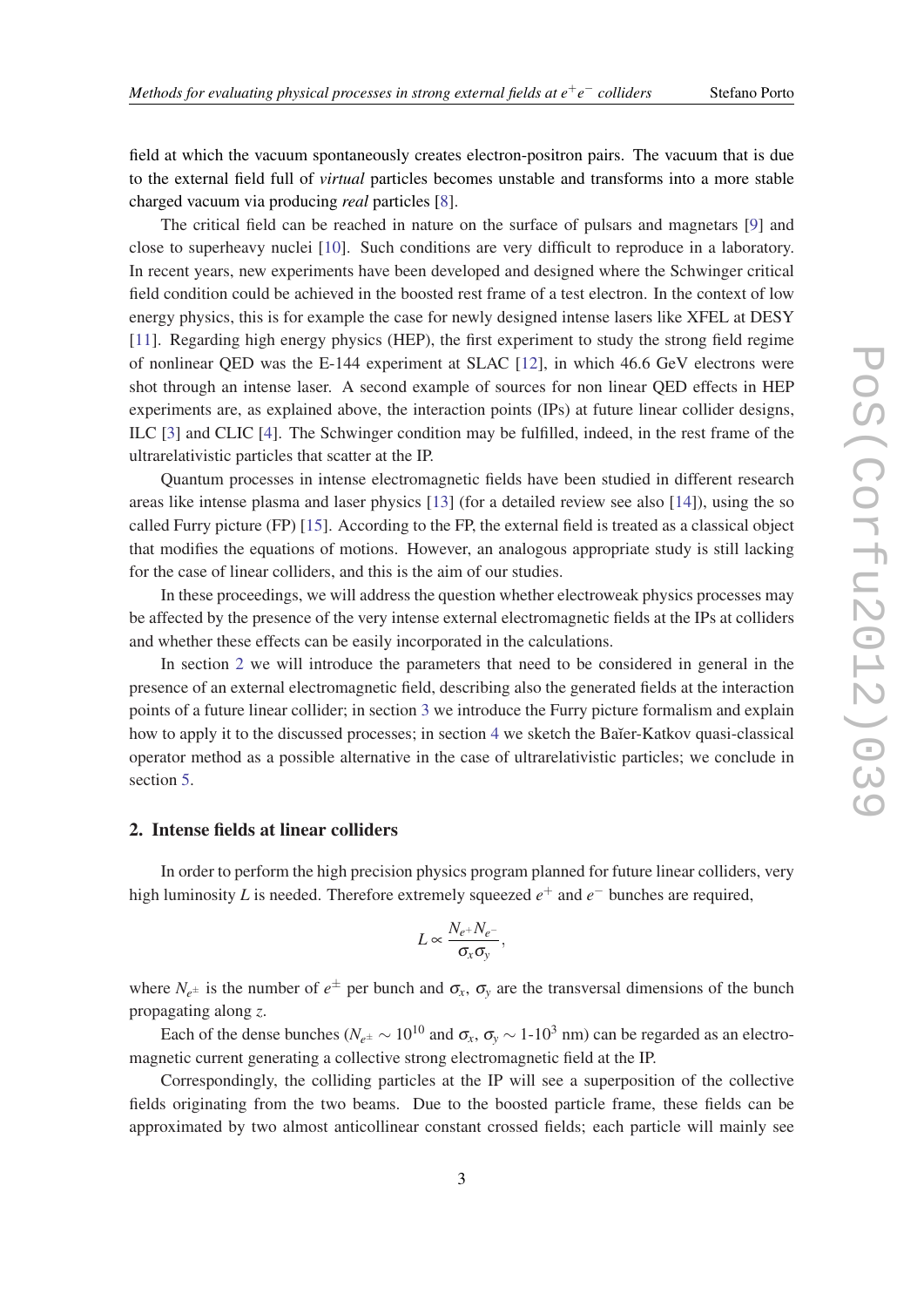<span id="page-3-0"></span>the constant crossed field from the oncoming bunch [\[16](#page-12-0)]. A constant crossed field is the limit for infinite period of a plane wave field with momentum  $k = \frac{c}{a}$  $\frac{c}{\omega}$ , it has a trivial spatial dependence  $A^{\mu}(k \cdot x) = a^{\mu} k \cdot x$  and its electric (**E**) and magnetic (**B**) components are orthogonal and equal in magnitude:

$$
\mathbf{E} \perp \mathbf{B}, \quad |\mathbf{E}| = |\mathbf{B}|. \tag{2.1}
$$

Due to momentum transfer, the presence of external electromagnetic field permits processes that are kinematically not allowed, as, for instance, beamstrahlung (i.e. bremsstrahlung in the electromagnetic field of a relativistic particle bunch) and coherent pair production. These external fields can also affect the rate of the allowed processes like incoherent pair production.

At previous accelerators LEP and SLC these effects have been considered and estimated with some approximations. Beamstrahlung and coherent pair production have been treated via the Baĭer-Katkov quasi-classical operator method (OOM) [[17\]](#page-12-0) while incoherent pair production was described via the equivalent photon approximation (EPA) [\[18](#page-12-0)].

However, effects from strong external fields do not only affect the previously mentioned "background" processes at the IP, but they may also have direct consequences on the electroweak SM or BSM processes that are in the focus of future colliders. To our knowledge, this problem has never been addressed at colliders. Only some topics have been discussed in the context of laser physics ([[19,](#page-12-0) [14\]](#page-12-0) and references therein), astroparticle physics [\[9\]](#page-12-0) and decays in extremely intense fields [[20,](#page-12-0) [21](#page-12-0)].

Therefore a correct knowledge of the QED effects within a strong external field environment is required in order to optimize the physics program with the expected precision.

For the description of the external electromagnetic field at the IP, it is useful to introduce four Lorentz and gauge invariants that one can compose with the external field strength tensor  $F_{\mu\nu}$  and the momenta of the propagating particle  $p_{\mu}$ . The considered propagating particle can also be a photon. The probabilities of the processes with a *single* initial particle in a general external field (ex. beamstrahlung, coherent pair production) depend on the following quantities [\[22](#page-12-0)]:

$$
x = \frac{e\sqrt{(A_{\mu})^2}}{m} = \frac{eE}{m\omega}
$$
 (2.2)

$$
\chi = \frac{e}{m^3} \sqrt{(F_{\mu\nu}p^{\mu})^2} \tag{2.3}
$$

$$
F = \frac{1}{4} F_{\mu\nu} F^{\mu\nu} = \mathbf{B}^2 - \mathbf{E}^2
$$
 (2.4)

$$
|G| = \left| \frac{1}{4} F_{\mu\nu} \tilde{F}^{\mu\nu} \right| = \left| -\mathbf{E} \cdot \mathbf{B} \right| \tag{2.5}
$$

where *m* and *e* denote the mass and the charge of the propagating particle (for an initial photon one uses the mass and charge of the electron) and  $\tilde{F}^{\mu\nu} = \frac{1}{2}$  $rac{1}{2}$ ε<sup>μνρσ</sup> $F_{\rho\sigma}$ .

The parameter *x* represents the work done by the external field in a Compton length  $\lambda_c$ *eFh/mc* in units of the energy  $h\omega$  of the quanta of the external field. Therefore, for  $x \ll 1$ , a low number of photons from the external field are expected to interfere with the interacting particles, while for  $x \ge 1$ , multiphoton processes are favoured with a nonlinear dependence on the external field. Therefore x is called the classical (since it does not depend on  $\hbar$ ) nonlinearity parameter.

The  $\chi$  parameter, often also called Y in the literature, represents in units of  $mc^2$  the work performed by the field over the Compton length in the particle rest system. It parametrizes the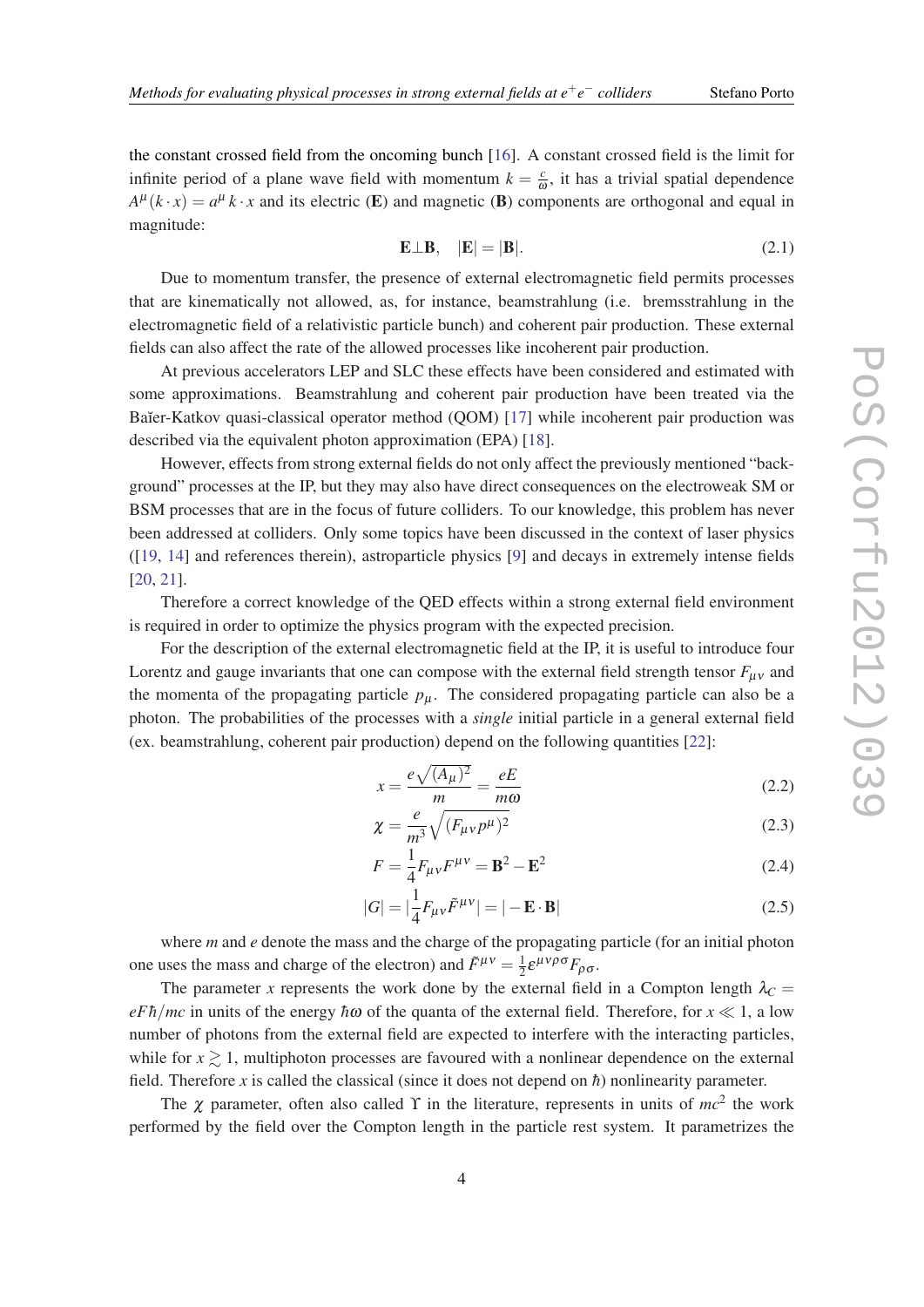| Machine                        | <b>LEP II</b> | <b>SLC</b> | ILC-1TeV    | CLIC-3TeV    |
|--------------------------------|---------------|------------|-------------|--------------|
| Energy (GeV)                   | 94.5          | 46.6       | 500         | 1500         |
| $N(10^{10})$                   | 334           |            |             | 0.37         |
| $\sigma_x, \sigma_y \ (\mu m)$ | 190, 3        | 2.1, 0.9   | 0.49, 0.002 | 0.045, 0.001 |
| $\sigma$ <sub>z</sub> (mm)     | 20            | 1.1        | 0.15        | 0.044        |
| $\chi$ average                 | 0.00015       | 0.001      | 0.27        | 3.34         |

Table 1: Lepton colliders parameters. *N* is the number of leptons per bunch,  $\sigma_x$ ,  $\sigma_y$  are the transversal dimensions of the bunches,  $\sigma_z$  presents the longitudinal dimension. *E* is the energy of the particles in the bunches. The parameters for ILC-1TeV are taken from a 2011 dataset.

magnitude of the quantum nonlinear effects and is called the quantum nonlinearity parameter [[14\]](#page-12-0). In particular, in the case of ultrarelativistic particles, it describes the intensity of the external field in the particle frame in units of the Schwinger critical field:

$$
\chi = \frac{\gamma_L E}{E_{cr}} = \frac{\gamma_L B}{B_{cr}}
$$

where γ*<sup>L</sup>* denotes the Lorentz factor and *E*, *B* the electric and magnetic components in the laboratory frame. Highly energetic initial particles can see a critical regime also in less intense fields in the laboratory frame, as long as  $\chi \sim O(1)$ . This value would correspond to an external field of the order of the Schwinger critical field, at which the vacuum is polarized. The parameters  $F$  and  $|G|$ instead describe respectively the relative magnitude and orientation between E and B.

The probability *W* of a process with one initial particle in a constant background field depends in general only on  $\chi$ , *F*, |*G*| since correspondingly  $x \gg 1$  [\[22\]](#page-12-0). According to ([2.1](#page-3-0)), [\(2.4\)](#page-3-0) and ([2.5\)](#page-3-0), one has  $F, |G| = 0$  for a constant crossed field. In the case of an ultrarelativistic particle  $(p^0 \gg m_e)$ in a relatively weak field compared to  $E_{cr}$ , one has  $|F|, |G| \ll \min(1, \chi^2)$  [\[22\]](#page-12-0), confirming that a crossed field is a good approximation for the field seen by the colliding particles at the IP of LCs. One can generalize the above picture also to processes with two initial particles in an external field. As a consequence, the probabilities of processes at the IPs simplify  $W(\chi, F, |G|) \simeq W(\chi, 0, 0)$ , depending effectively only on the intensity of the external field. Moreover, constant crossed fields allow simpler analytical calculations and integrations and have been object of recent studies [\[23\]](#page-12-0).

The  $\chi$  parameter varies during the collision since the bunches distort under the pinch effect and the disruption effects. According to [[16](#page-12-0)], the average value for  $\chi$  in a gaussian bunch is given by:

$$
\chi_{\text{average}} \approx \frac{5}{6} \frac{N r_e^2 \gamma_L}{\alpha_{\text{em}} \sigma_z (\sigma_x + \sigma_y)}
$$
(2.6)

where *N* is the number of leptons per oncoming bunch,  $\alpha_{em}$  the fine structure constant,  $r_e$  the Compton radius,  $\sigma_x$ ,  $\sigma_y$  the transversal dimensions of the bunches,  $\sigma_z$  the longitudinal dimension. Using the IP beam-beam simulation program CAIN [[24\]](#page-12-0) one obtains the values presented in Tab. 1 for ILC and CLIC, while for LEP II and SLC we used the approximations (2.6).

It is clear that the electromagnetic fields at the IPs of future linear colliders would be much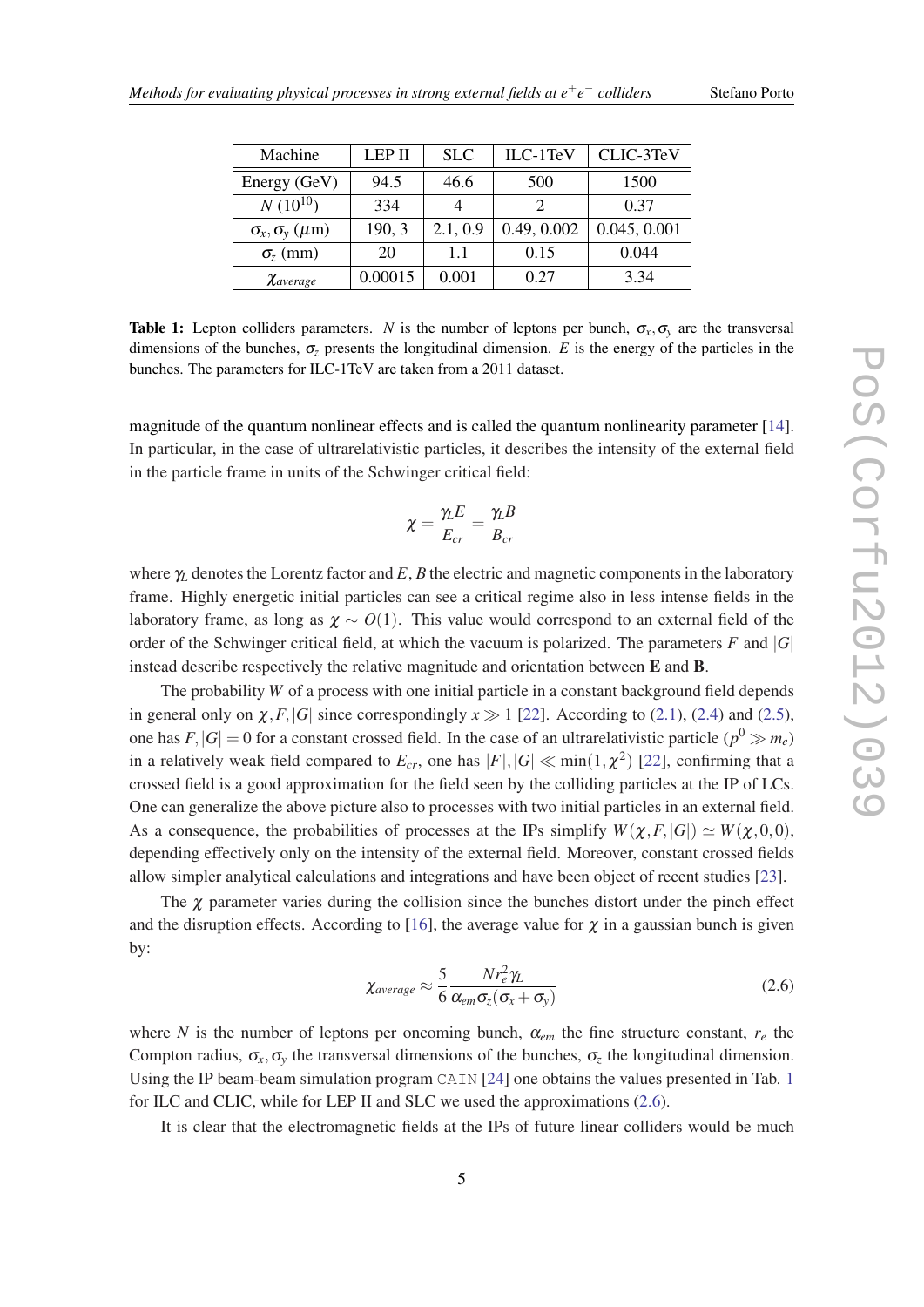| Stefano Porto |  |
|---------------|--|
|               |  |

<span id="page-5-0"></span>

|                       |                  | $ILC-1TeV$   CLIC-3TeV |
|-----------------------|------------------|------------------------|
| # of coherent pairs   | $\sim$ ()        | $6.8 \cdot 10^8$       |
| # of incoherent pairs | $3.9 \cdot 10^5$ | $3.8 \cdot 10^5$       |

Table 2: Pair production processes at the IP regions at ILC and CLIC.

more intense than in the previous lepton accelerators<sup>1</sup>, with values of  $\chi$  up to order  $O(1)$ . Such a value for  $\chi$  corresponds to the polarization of the vacuum. This unstable vacuum requires incorporation within the calculations in a non-trivial way. A study of the effectiveness of the previously mentioned quasi-classical and EPA approximations for processes in this physical case should be undertaken.

The expected  $e^+e^-$  pair productions at linear colliders are listed in Tab. 2.

#### 3. The Furry picture and its application

The intense external field experienced by each particle at the IP is characterized by a high photon density and a corresponding wave function overlap, so that it can be seen as a *classical* external background field. For physics in intense fields, the effects of such a classical external field are taken into account *exactly* through the so called *Furry picture* or representation (FP) of quantum states [[15\]](#page-12-0). The main idea of FP is to find the exact solutions of the equation of motion in the external field, taking into account the latter non perturbatively. Then, one applies the solutions in the Feynman-Schwinger-Tomonaga S-matrix theory [\[25](#page-13-0)] to calculate the probabilities of the physical processes. We propose to use FP also to calculate the probabilities of processes at the IP of linear colliders. In the following, we briefly review the FP technique [\[26](#page-13-0)].

In the usual Interaction (or Dirac) picture the time dependence is shared between the state vectors and the observables. In particular, the Hamiltonian is given by

$$
\mathcal{H} = \mathcal{H}_0 + \mathcal{V} \tag{3.1}
$$

where  $\mathcal{H}_0$  is the time-independent unperturbed Hamiltonian, describing the time evolution of observables, and  $\mathcal V$  is the interaction Hamiltonian, that regulates the time dependence of the states. In QED,  $\mathcal V$  represents the gauge interactions between fermions and photons. The eigenstates of  $\mathcal H_0$ are assumed to be the free states of the particle in the vacuum.

In the FP the Hamiltonian is given by

$$
\mathcal{H} = \mathcal{H}_0 + \mathcal{H}_{ext} + \mathcal{V} = \mathcal{H}_B + \mathcal{V}
$$
\n(3.2)

where  $\mathcal{H}_{ext}$  represents the interaction of the fermions with the external *classical* field. In the FP the considered state vectors are the bound states of the fermions in the external field, eigenstates of  $\mathcal{H}_B$ . The FP bound eigenstates are related by a canonical transformation to the free particle states of the Interaction picture [\[15](#page-12-0)], they obey to different commutation relations but, in the limit of null

<sup>&</sup>lt;sup>1</sup>At the LHC, the less dense bunches do not allow to reach the really high critical field corresponding to proton pair production  $(10^{24}$  V/m).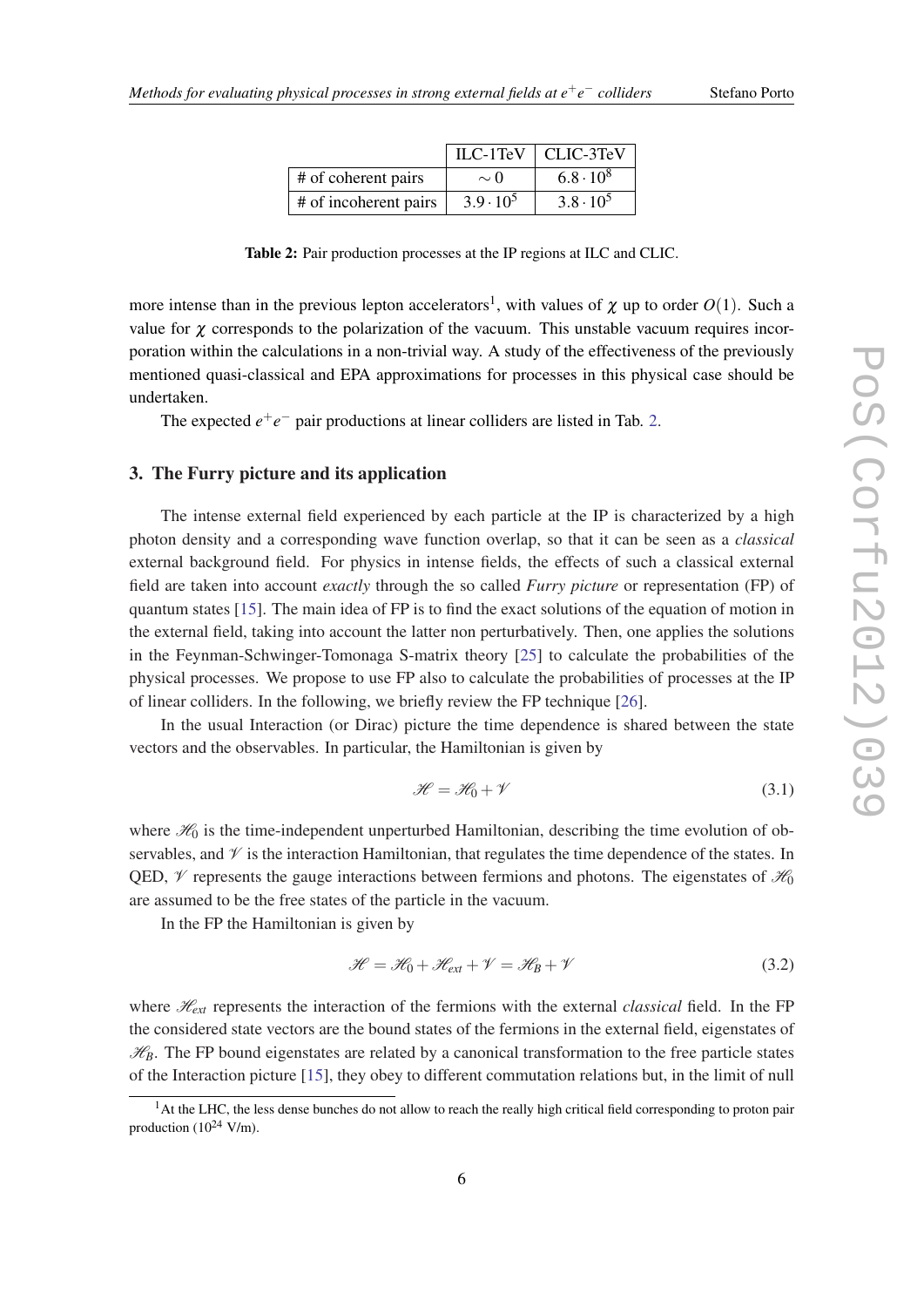external field, the usual commutation relations are recovered. The corresponding QED Lagrangian can be written as:

$$
\mathcal{L} = \bar{\psi}(i\partial - eA_{ext} - m)\psi - \frac{1}{4}FF - e\bar{\psi}A\psi
$$
 (3.3)

where  $A_{ext}^{\mu}$  is the classical external field and its interaction term is distinguished from the usual gauge interaction term. Note that there is no kinetic therm  $\frac{1}{4}F_{ext}F_{ext}$  since  $A_{ext}^{\mu}$  is a classical external background field, not a dynamical field.

From the Lagrangian  $(3.3)$  one derives the modified Dirac equation:

$$
(i\partial - eA_{ext} - m)\psi = 0\tag{3.4}
$$

the solution of which was found by Volkov in the '30s [\[27\]](#page-13-0):

$$
\Psi_p^V(k \cdot x) = \frac{1}{\sqrt{(2\pi)^3 2\varepsilon_p}} E_p(k \cdot x) u(p)
$$
\n(3.5)

with

$$
E_p(k \cdot x) \equiv \left(1 - \frac{eA_{ext}k}{2(k \cdot p)}\right) \exp\left[-ip \cdot x - i \int_0^{(k \cdot x)} \left[\frac{e(A_{ext}(\phi) \cdot p)}{(k \cdot p)} - \frac{e^2 A_{ext}(\phi)^2}{2(k \cdot p)}\right] d\phi\right],\tag{3.6}
$$

where *k* is the momentum of the external field,  $p$  and  $\varepsilon_p$  the canonical momentum and energy of the fermion while  $u(p)$  is the usual Dirac spinor solution.

The solution (3.5) is valid for a vast class of classical external fields. However, the precise expression is known only for few configurations like the plane wave electromagnetic field, the crossed electromagnetic field and the Coulomb field. This solution takes entirely into account the effects of the external electromagnetic field on the fermion. The  $\Psi_V$  solutions constitute an orthogonal and complete system [\[28](#page-13-0)], for a review [[29](#page-13-0)]. Solutions of analogue equations of motion for charged scalars and vector bosons in an external field have been found, see [\[20](#page-12-0)] for a review.

 $\Psi_V$  and the analogue scalar and vector solutions can be used in perturbation theory to build new Feynman rules and diagrams in order to describe processes in an external field.

The described solutions of the modified Dirac equation (3.4), of the analogue modified Klein-Gordon equation etc. can be used in perturbation theory to build new Feynman rules and diagrams in order to describe processes in an external field.

In particular, here we give the QED FP-Feynman rules at the tree-level, built out of solution (3.5). The fermion two-point function in coordinate space is given by, see Fig. ([1\)](#page-7-0):

$$
G(x,x') = \frac{1}{(2\pi)^4} \int_{-\infty}^{+\infty} d^4 p \, E_p(k \cdot x) \frac{p \cdot p}{p^2 - m^2} \overline{E}_p(k \cdot x') e^{ip \cdot (x'-x)},\tag{3.7}
$$

where the usual fermion propagator is sandwiched between  $E_p$  factors  $(\overline{E}_p = E_p^{\dagger} \gamma^0)$  coming from the Volkov solutions. It is interesting to note that there is a non trivial dependence on the coordinates *x*, *x*<sup> $\prime$ </sup> within which the fermion propagates, instead of their difference *x*<sup> $\prime$ </sup> − *x* [\[25\]](#page-13-0).

Often in laser physics [\[13](#page-12-0)], the FP fermion line is interpreted considering a bare fermion "dressed" by an arbitrary number of photons emitted or absorbed from the laser, Fig. [2.](#page-7-0)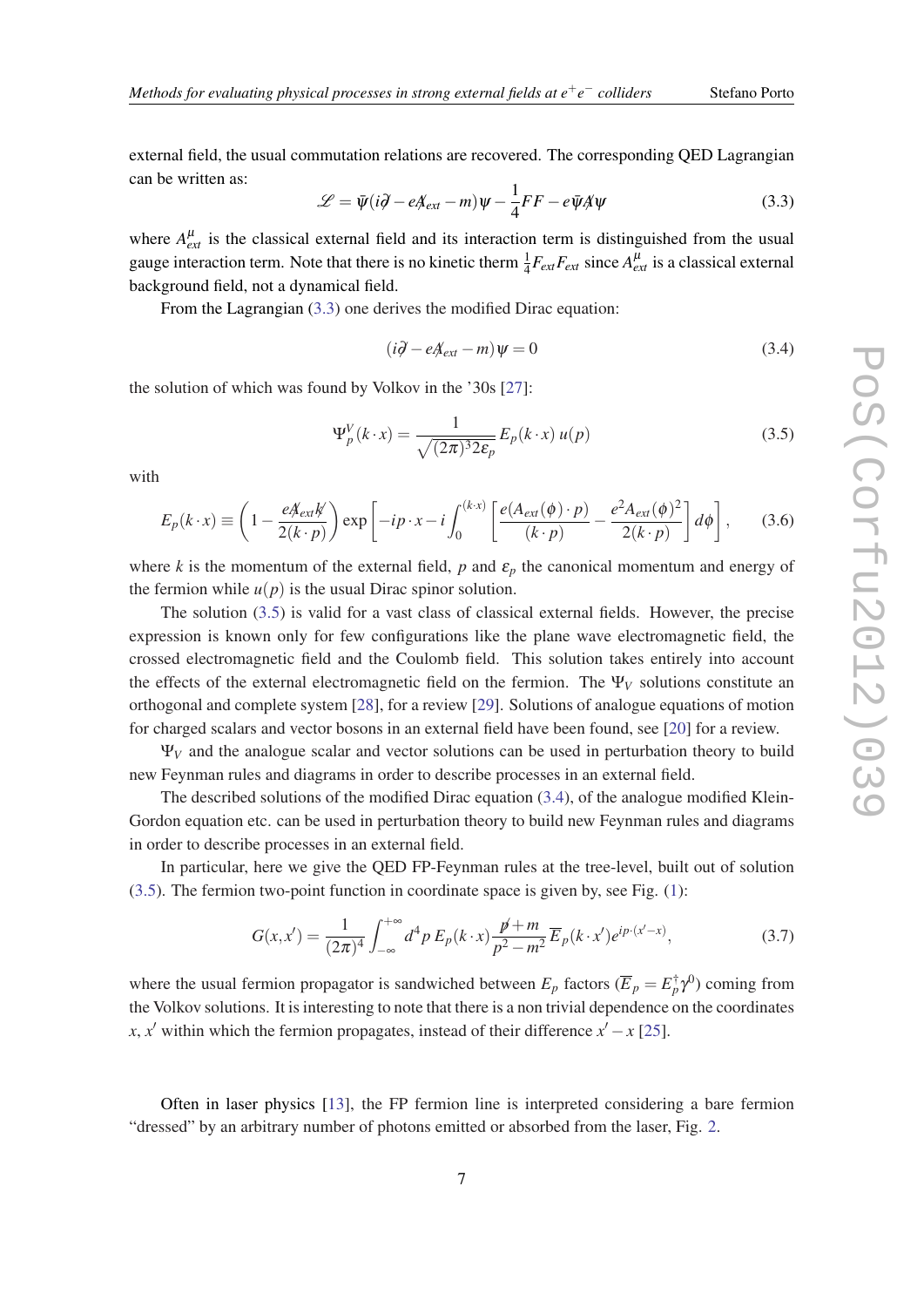



Figure 1: The FP fermion propagator. The double line represents the Volkov solution.

<span id="page-7-0"></span>

Figure 2: Interpretation of the electron propagator derived from the Volkov solution.

The QED vertex in Fig. (3), instead, is given by:

$$
-ie\gamma_{\mu}^e = -ie(2\pi)^4 \sum_{r=-\infty}^{+\infty} \overline{E}_{p_f}(r)\gamma_{\mu}E_{p_i}(r)\ \delta^4(p_f+k_f-p_i-rk). \tag{3.8}
$$

Each term of the sum is given by the usual Dirac matrix  $\gamma^{\mu}$ , sandwiched between the factors  $E_p$ ,  $\overline{E}_p$  and multiplied by a  $\delta$ -function with a momentum conservation law as argument. The latter contains a term −*rk* that represents the momentum exchanged with the external field.

In the case of a constant crossed field the sum in the vertex becomes an integral:

$$
-ie\gamma_{\mu}^e = -ie(2\pi)^4 \int_{-\infty}^{+\infty} dr \ \overline{E}_{p_f}(r)\gamma_{\mu}E_{p_i}(r) \ \delta^4(p_f+k_f-p_i-rk). \tag{3.9}
$$



Figure 3: The FP QED vertex.

Initial and final (anti)fermions are described by the usual Dirac spinors  $u_p$ ,  $\bar{u}_p$ ,  $v_p$ ,  $\bar{v}_p$  since the  $E_p$  factors have been grouped from the Volkov spinors in Feynman rules (3.8) and (3.9). The photon propagator at tree level is unchanged, since the photon has null charge and it does not interact directly to the external field.

The above described Feynman rules are the tool to build every Feynman diagram that is needed, at each order in perturbation expansion. For example, beamstrahlung and coherent pair production can be drawn as FP processes at the 1*st*-order in perturbation theory, see Fig. ([4](#page-8-0)).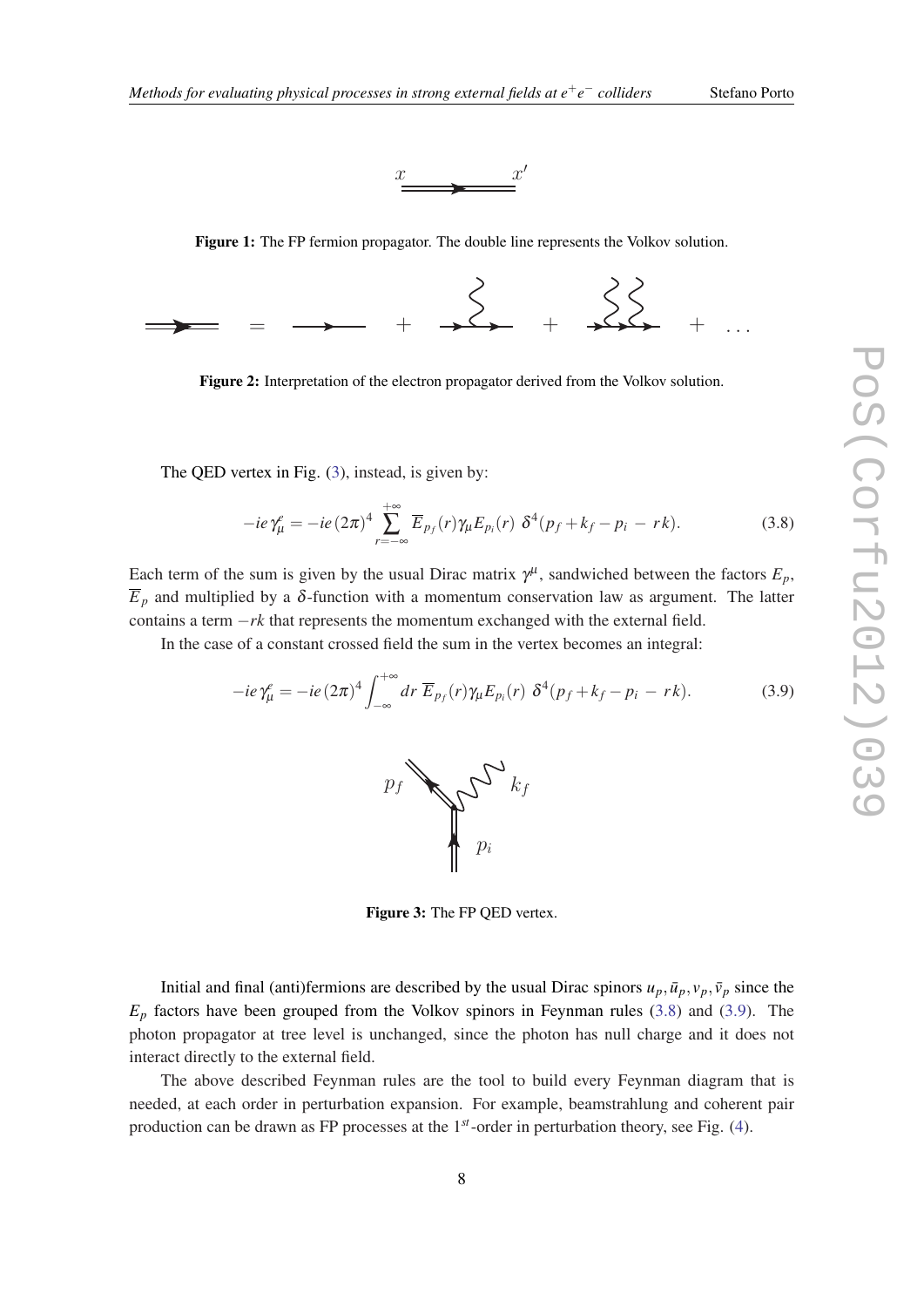<span id="page-8-0"></span>

Figure 4: 1 *st*-order FP processes.

Writing down the amplitudes of these two processes, one obtains an expression with a sum coming from the modified QED vertex [\(3.8\)](#page-7-0). This leads to a naïve interpretation [[30\]](#page-13-0) for the new Feynman diagram: it can be seen as sum over all the Feynman graphs characterized with the emission or absorption of  $r$  photons from the external<sup>2</sup> see Fig.  $(5)$ .



Figure 5: Naïve interpretation of FP beamstrahlung diagram.

This interpretation shows that even if the photons of the external field were not considered at the beginning, they "appear" through the quantum interaction of the fermion with the external field encoded in the Volkov solution.

Typically, performing probability calculations within the FP, one has to to handle integrals over Airy or Bessel functions coming from the *E<sup>p</sup>* factors, that can be simplified using the integralrepresentation properties of these special functions.

As shortly described in Sec. [2](#page-2-0), each colliding particle sees at the IP the superposition of two external fields, but usually only the field from the oncoming bunch is considered. In order to take fully into account the effect of the intense fields of *both* colliding charge bunches at the IP of a collider, new particle wavefunctions are required. These are obtained by solving the Dirac equation minimally coupled to the fields of two, non-collinear, constant crossed fields. Such new solutions will lead to different particle process transition probabilities. Technically, calculations using the new solutions may prove simpler than those in one constant crossed field [[31](#page-13-0)].

For an expression of beamstrahlung process through the Furry picture in *N collinear* constant crossed fields, see [[32\]](#page-13-0). A new EM solver/generic event generator software, IPStrong, is being

 ${}^{2}$ In the case of a constant crossed field, and hence of a QED vertex with an integral, one can interpret saying that there has been the absorption/emission either of one photon with momentum *rk* or of *r* photons with momentum *k*.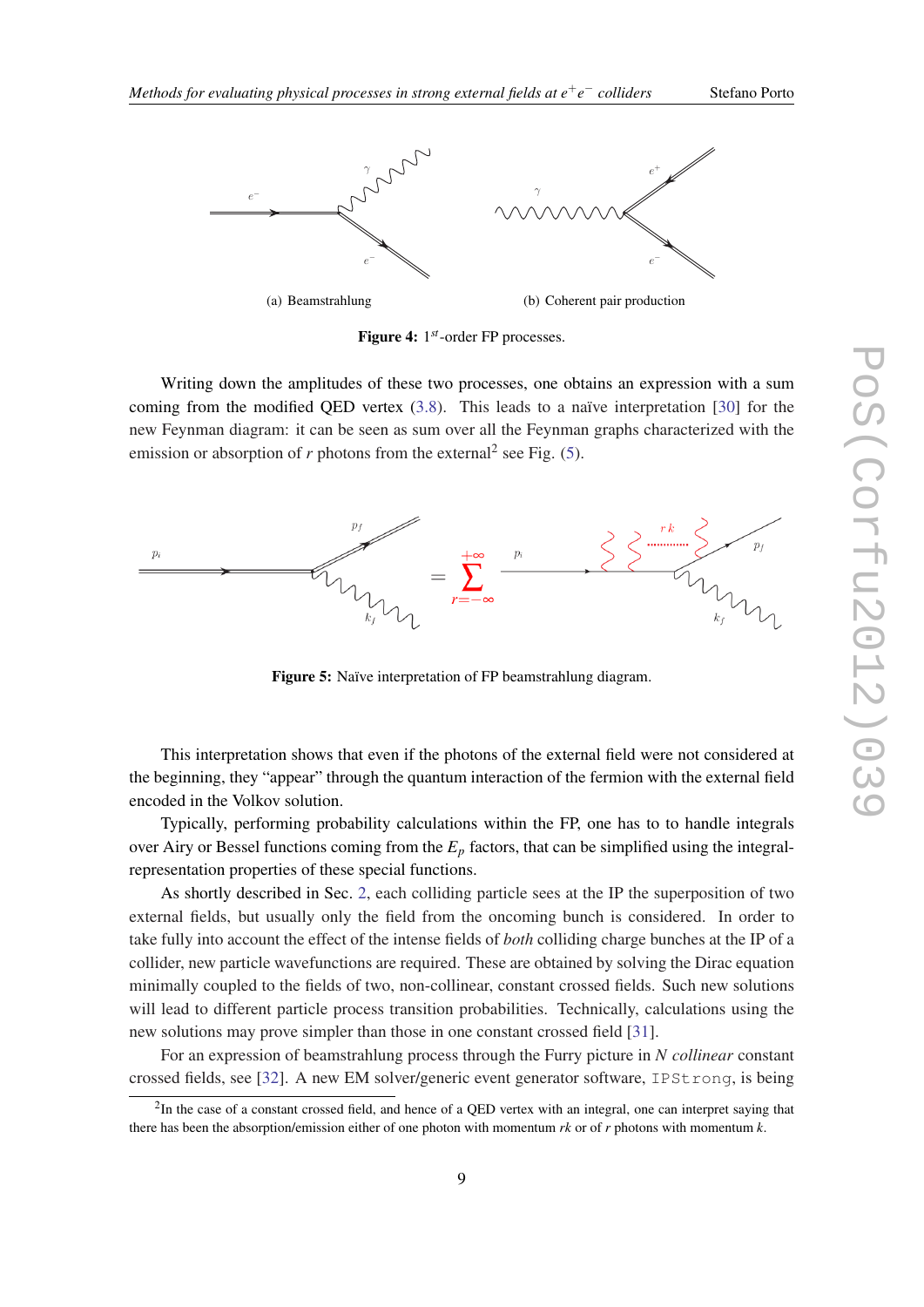<span id="page-9-0"></span>developed to model the strong field processes at the IP at linear colliders with  $\chi$  and the FP-cross sections as inputs [\[31\]](#page-13-0).

## 4. Alternative: generalized quasi-classical operator method (QOM)

The conceptually simple FP recipe can lead to relatively complex analytical calculations already at the first order, due to the –already mentioned– multidimensional integrations over special functions and polynomials. Only a few tree-level two-vertices processes [[33,](#page-13-0) [19](#page-12-0)] and one-loop 2 points amplitudes [\[28](#page-13-0)] are known, some of them are computed exploiting the optical theorem, see also, [[9](#page-12-0)] and [[20\]](#page-12-0).

Asymptotic approximations of results in the FP involving highly energetic particles ('ultrarelativistic', i.e. Lorentz factor  $\gamma_L \gg 1$ ) that are present, for instance, in the IP region of a linear collider, are equivalent to calculations in a fully quasi-classical approximation [[22\]](#page-12-0).

Therefore, Baĭer and Katkov invented an effective method for the calculation of such processes in an external field using the a quasi-classical approach from the beginning. Their alternative procedure is well-known as quasi-classical operator method (QOM) [[17\]](#page-12-0), for a review [[25\]](#page-13-0) and [[34\]](#page-13-0). The QOM is particularly powerful when considering ultrarelativistic initial state particles and its results are implemented in CAIN and GuineaPig [[35\]](#page-13-0) to estimate beamstrahlung and coherent pair production at linear colliders.

The QOM has been originally applied to the case of radiation from a charged particle in an external magnetic field **B** (synchrotron radiation) [[17\]](#page-12-0). The field is considered stationary and  $B =$  $|B| \ll B_{cr}$ . From the classical theory the Larmor frequency  $\omega_0$  and the peak frequency of the quasi-continuous spectrum  $\omega$  are such that:

$$
\omega_0 \approx \frac{|e|B}{\varepsilon}, \qquad \omega \sim \omega_0 \left(\frac{\varepsilon}{m}\right)^3 \tag{4.1}
$$

where  $\varepsilon$  is the energy of the electron.

In this process one can identify two quantum effects: the quantum propagation of the electron and the quantum recoil on the electron due to the photon emission. The relevance of a quantum effect is encoded by the commutation relations between the operators and by the corresponding dynamical variables in the uncertainty relations.

Exploiting the non-commutativity between the velocity components of the electron in B, one obtains the corresponding uncertainty relations

$$
\Delta v_i \Delta v_k \sim \frac{e\hbar B}{\varepsilon^2} = \frac{B}{B_{cr}\gamma^2} = \frac{\hbar \omega_0}{\varepsilon},\tag{4.2}
$$

where  $\hbar \omega_0$  is the unit energy interval between the possible electron levels in motion in the field **B**. Relations (4.1) and (4.2) show that the motion is increasingly classical for increasing energy  $\varepsilon$ .

The non-commutativity between the electron and the emitted photon dynamical variables is of order

$$
\frac{\hbar\omega}{\varepsilon}.\tag{4.3}
$$

Considering however,  $\chi \sim \frac{\hbar \omega}{\varepsilon} \gtrsim 1$ , it is obvious that the classical theory cannot be applied for the quantum recoil of the emitted photon energy  $hω$  [[17\]](#page-12-0).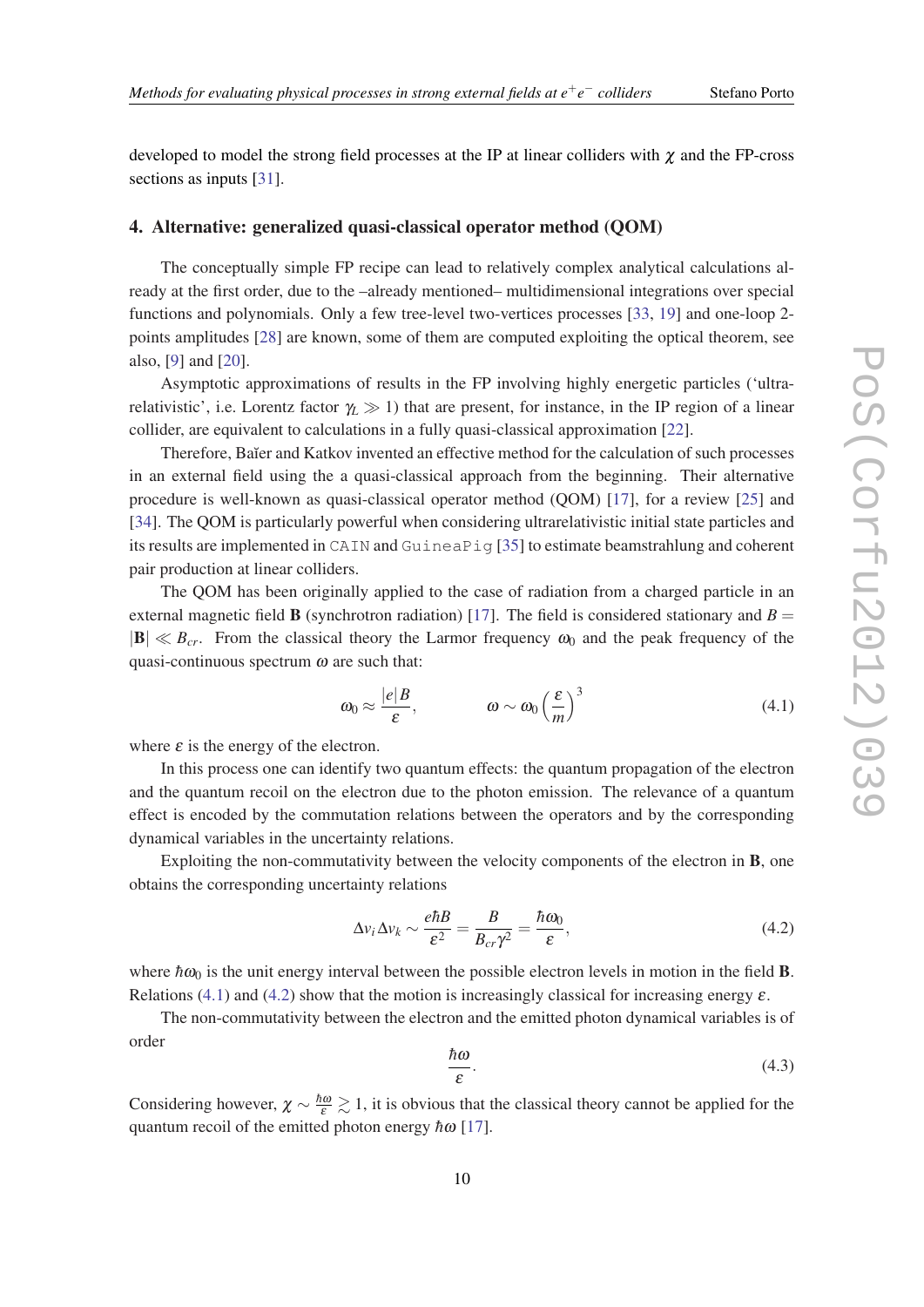Due to [\(4.2](#page-9-0)) and [\(4.3](#page-9-0)), the key idea of QOM is to consider the motion of the electron as being classical right from the beginning, whereas the quantum recoil from photon emission is not neglected in the calculation of the amplitude. Therefore this method is called *quasi-classical*.

In order to implement the quasi-classical approach, the amplitudes are written in terms of *operators* instead of the corresponding dynamical variables. In particular, the electron solutions of equation of motion in an external field are not written in terms of Volkov solutions, but in the symbolic operator form [[25\]](#page-13-0) (operators are denoted by  $\hat{ }$ ):

$$
\Psi(x) = \frac{1}{\sqrt{2\hat{H}}} u(\hat{P}) e^{-\frac{i}{\hbar}\hat{H}t} \phi(\mathbf{x})
$$
\n(4.4)

where  $\phi(x)$  is the classical wavefunction of a spinless particle and

$$
u(\hat{P}) = \frac{1}{\sqrt{\hat{H} + m}} \left( \frac{\hat{H} + m}{\sigma \cdot \hat{P}} \right)
$$
(4.5)

is the usual Dirac spinor  $u(p)$  incorporating the kinematic momentum operator  $\hat{\mathbf{P}} = \hat{\mathbf{p}} - e\mathbf{A}$  of the electron within the vector potential **A** as well as the energy operator operator  $\hat{H} = \sqrt{\hat{\mathbf{P}}^2 + m^2}$ . Note,  $\hat{P}$  has not to be misinterpreted as the canonical (or generalized) momentum  $\hat{p}$  that appears also in the Volkov solutions. In (4.4) the information about the external field is implicitly encoded using  $\hat{\mathbf{P}}$ . The arbitrary two-component spinor *w* satisfies  $w^*w = 1$ .

The transition matrix element has the form:

$$
U_{fi} = \frac{e\sqrt{2\pi}}{\sqrt{\hbar\omega}} \int dt \ \langle f | \ \frac{u_f^{\dagger}(\hat{P})}{\sqrt{2\hat{H}}} (\alpha_i \cdot \varepsilon_i^*) \frac{u_i(\hat{P})}{\sqrt{2\hat{H}}} | i \rangle \ e^{i\omega t}
$$
 (4.6)

where the bra  $\langle f |$  and the ket  $|i\rangle$  are solutions of the Klein-Gordon equation in the given field,  $\alpha_i = \gamma^0 \gamma_i$  (*i* = 1,2,3),  $\gamma_\mu$  are the Dirac matrices and  $\varepsilon_\mu$  the photon polarization vector.

In the probability calculations the operators are kept up to a later stage where further commutation relations may appear. According to the previous prescriptions, the commutation relations of velocity components of the electron moving in an external field are neglected, while the commutation relations between electron and photon operators are left untouched.

Eventually, one obtains an expression composed by a product of commuting operators, so that that they can be substituted by the corresponding classical values (c-numbers). The simplification comes in that the relatively complicated expressions derived from the exact solutions in an external wave do not appear explicitly while the simple expression for the classical trajectory of the electron in the field is inserted.

The results by Baĭer and Katkov on synchrotron radiation, coherent pair production and anni-hilation of a pair into a photon [[17\]](#page-12-0) are consistent with the ones obtained by Nikishov and Ritus [[30\]](#page-13-0) and previously by Klepikov [\[36](#page-13-0)]. In the case of the beamstrahlung it has been shown that the transition probabilities obtained using the FP and the QOM are asymptotically identical in the ultrarelativistic limit [[37\]](#page-13-0). The QOM has been successfully applied to processes happening in media, in crystals with strong inter-lattice fields and also in super strong fields (common in astrophysics) [[34\]](#page-13-0), [[38\]](#page-13-0).

The QOM method could in principle be generalized to processes other than only the photon radiation and cross-symmetric ones. Our present idea is to understand whether it is possible to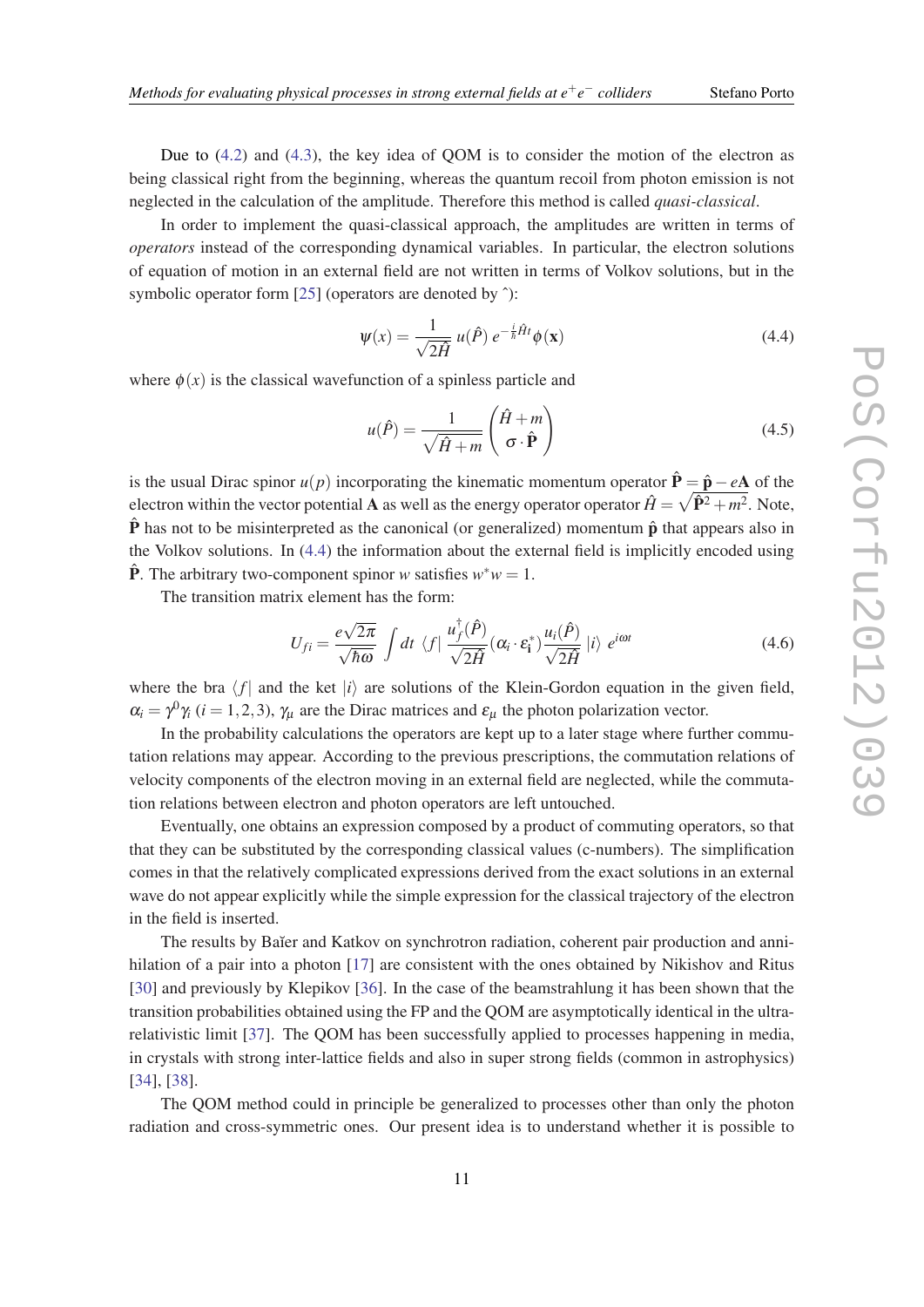− *colliders* Stefano Porto

<span id="page-11-0"></span>apply this kind of approach also to higher order processes, the main object of studies of future linear colliders, as it is possible with the Furry picture, and understand whether it is effective and practical. The process  $e^-e^+ \to \mu^-\mu^+$  is currently under study in the quasi-classical approach. This process has already been studied in Born approximation [\[39](#page-13-0)] and in the context of laser-driven reaction from positronium using Volkov solutions [[19](#page-12-0)].

Another promising operator approach, based on the quasi-classical Green's function of the Dirac equation in an arbitrary is being developed lately in the context of laser and atomic physics [[40,](#page-13-0) [41](#page-13-0)].

#### 5. Conclusions and outlook

The planned linear collider will produce physics processes in the environment of very intense electromagnetic fields possibly exceeding the critical field introduced by Schwinger in the rest frame of the colliding electrons and positrons.

The unstable vacuum present at the interaction points might lead to a regime of nonlinear Quantum Electrodynamics, affecting the processes in the IP area. Such conditions therefore motivate to calculate all probabilities of the physics processes under fully consideration of the external electromagnetic fields affecting the vacuum.

At previous lepton colliders, the much weaker external electromagnetic fields at the IPs did not needed to be considered apart for background processes: the first order background processes as beamstrahlung and coherent pair production, the second order incoherent pair production as well. At future linear colliders the external fields would be orders of magnitude higher so an estimate of the effects on all the processes is requested. As we have shown, indeed, the  $\chi$  parameter, that encodes the dependence of the probabilities on the intensity of the external field at the IP, is up to 3 orders of magnitude higher at ILC and CLIC than at LEP. In particular at CLIC-3TeV, we would have  $\chi_{av}$  ~ 3.34, describing a critical regime.

A formally exact method to consider processes in a *classical* electromagnetic environment is given by the Furry picture of quantum states. The interaction with the external field is taken into account not perturbatively and separately from the usual gauge interactions since fully incorporated in modified equations of motion, the solutions of which are utilized in the usual S-matrix formalism.

The quasi-classical operator method (QOM) offers an alternative to FP in the case of ultrarelativistic initial states; a generalization of this method to two vertex processes is now under study.

#### References

- [1] The ATLAS collaboration, *Mass and Overall Rate Combination of Higgs analyses*, ATLAS-CONF-2013-014.
- [2] The CMS collaboration, *Properties of the Higgs-like boson in the decay*  $H \rightarrow ZZ \rightarrow 4l$  *in pp collisions at*  $\sqrt{s}$  =7 and 8 TeV, CMS-PAS-HIG-13-002.
- [3] ILC Global Design Report and Worldwide Study, *ILC Technical Design Report*, to appear soon.
- [4] *Physics and Detectors at CLIC: CLIC Conceptual Design Report*, edited by L. Linssen, A. Miyamoto, M. Stanitzki, H. Weerts, CERN-2012-003.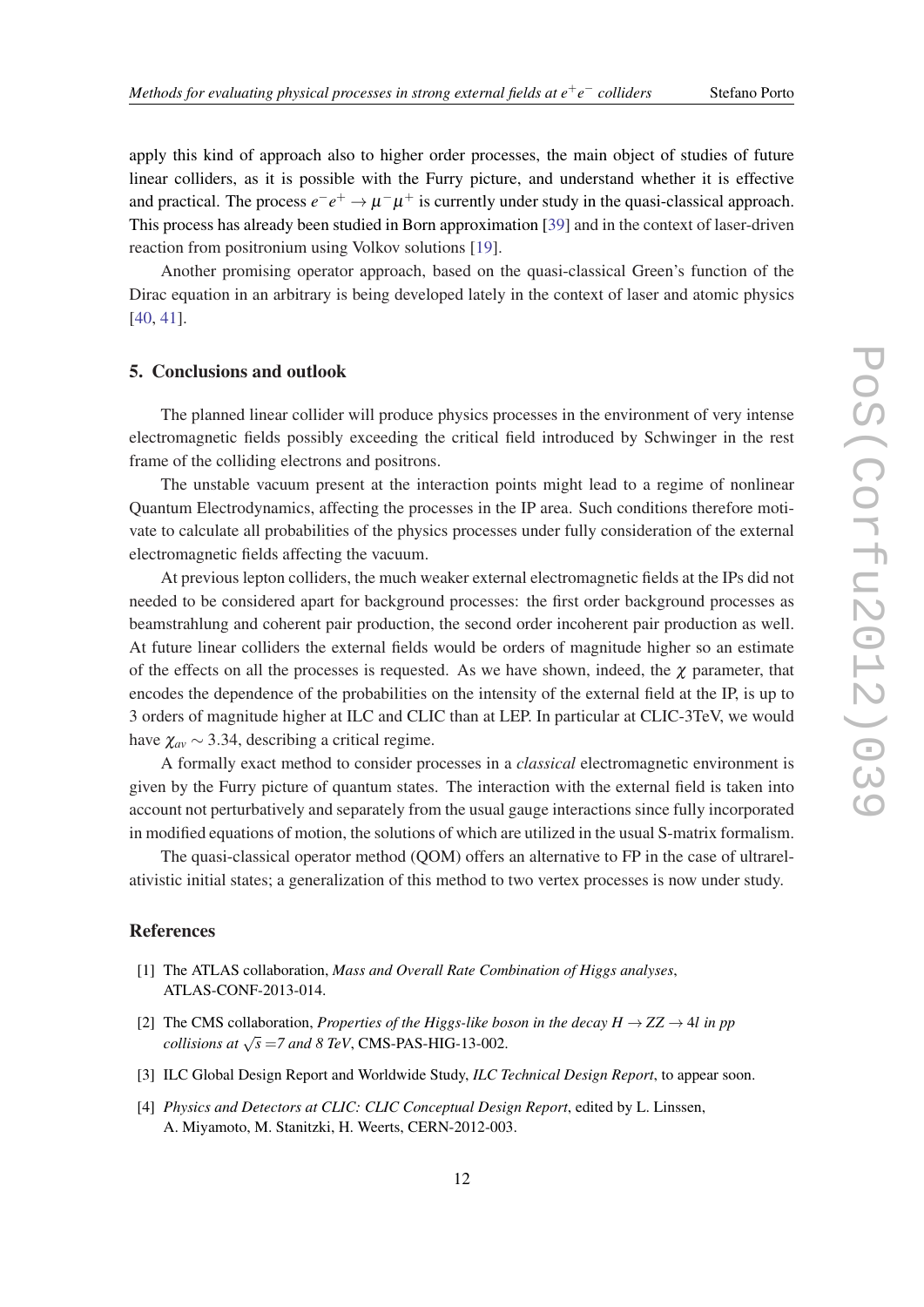- − *colliders* Stefano Porto
- <span id="page-12-0"></span>[5] O. Klein, *Die Reflexion von Elektronen an einem Potentialsprung nach der relativistischen Dynamik von Dirac*, *Z. Phys.* 53 (1929) 157.
- [6] F. Sauter, *Über das Verhalten eines Elektrons im homogenen elektrischen Feld nach der relativistischen Theorie Diracs*, *Z. Phys.* 69 (1931) 742.
- [7] J. Schwinger, *On Gauge Invariance and Vacuum Polarization*, *Phys. Rev.* 82 (1951) 664.
- [8] E.S. Fradkin, D. M. Gitman and Sh.M. Shvartsman, *Quantum electrodynamics with unstable vacuum*, Springer, Berlin 1991.
- [9] A. Kuznetsov and N. Mikheev, *Electroweak processes in external electromagnetic fields*, *Springer Tracts Mod.Phys.* 197 (2004).
- [10] W. Greiner, B. Müller and J. Rafelski, *Quantum electrodynamics of strong fields*, Springer, Berlin 1985.
- [11] *The European X-Ray Free-Electron Laser: Technical Design Report*, DESY 2006-097.
- [12] C. Bamber *et al.*, *Studies of nonlinear QED in collisions of 46.6 GeV electrons with intense laser pulses*, *Phys.Rev. D* 60 (1999) 092004.
- [13] T. Heinzl and A.W. Ilderton, *Extreme field physics and QED*, hep-ph/0809.3348.
- [14] A. Di Piazza, C. Müller, K.Z. Hatsagortsyan and C.H. Keitel, *Extremely high-intensity laser interactions with fundamental quantum systems*, *Rev.Mod.Phys.* 84 (2012) 1177.
- [15] W.H. Furry, *On Bound States and Scattering in Positron Theory*, *Phys.Rev.* 81 (1951) 115.
- [16] K. Yokoya and P. Chen, *Beam-beam phenomena in linear colliders*, *Lect.Notes Phys.* 400 (1992) 415.
- [17] V.N. Ba˘ıer and V.M. Katkov, *Processes Involved in the Motion of High Energy Particles in a Magnetic Field*, *Sov.Phys. JETP* 26 (1968) 854.
- [18] C.F. Weizsacker, *Ausstrahlung bei Stößen sehr schneller Elektronen*, *Z. Phys.*, 88 (1934) 612; E.J. Williams, *Nature of the High Energy Particles of Penetrating Radiation and Status of Ionization and Radiation Formulae*, *Phys. Rev.* 45 (1934) 729.
- [19] C. Müller, K.Z. Hatsagortsyan, and C.H. Keitel, *Muon pair creation from positronium in a circularly polarized laser field*, *Phys. Rev. D* 74 (2006) 074017, [physics/0602106] ; C. Müller, K.Z. Hatsagortsyan, and C.H. Keitel, *Muon pair creation from positronium in a linearly polarized laser field*, *Phys. Rev. A* 78 (2008) 033408, [physics/0804.4813]; C. Müller, K.Z. Hatsagortsyan, and C.H. Keitel, *Particle physics with a laser-driven positronium atom*, *Phys. Lett. B* 659 (2008) 209, [hep-ph/0705.0917].
- [20] A.V. Kurilin, *Particle physics in intense electromagnetic fields*, *Nuovo Cim. A* 112 (1999) 977.
- [21] A.I. Nikishov and V.I. Ritus, *Quantum Processes in the Field of a Plane Electromagnetic Wave and in a Constant Field 2*, *Sov.Phys. JETP* 19 (1964) 1191.
- [22] V.I. Ritus, *Quantum effects of the interaction of elementary particles with an intense electromagnetic field*, *J. Sov. Las. Res.* 6 (1985) 497.
- [23] B. King, N. Elkina and H. Ruhl, *Photon polarisation in electron-seeded pair-creation cascades*, hep-ph/1301.7001; B. King and H. Ruhl, *Trident pair production in a constant crossed field*, hep-ph/1303.1356.
- [24] K. Yokoya, *User's Manual of CAIN version 2.35*, *KEK Pub* 4/96 (2003).